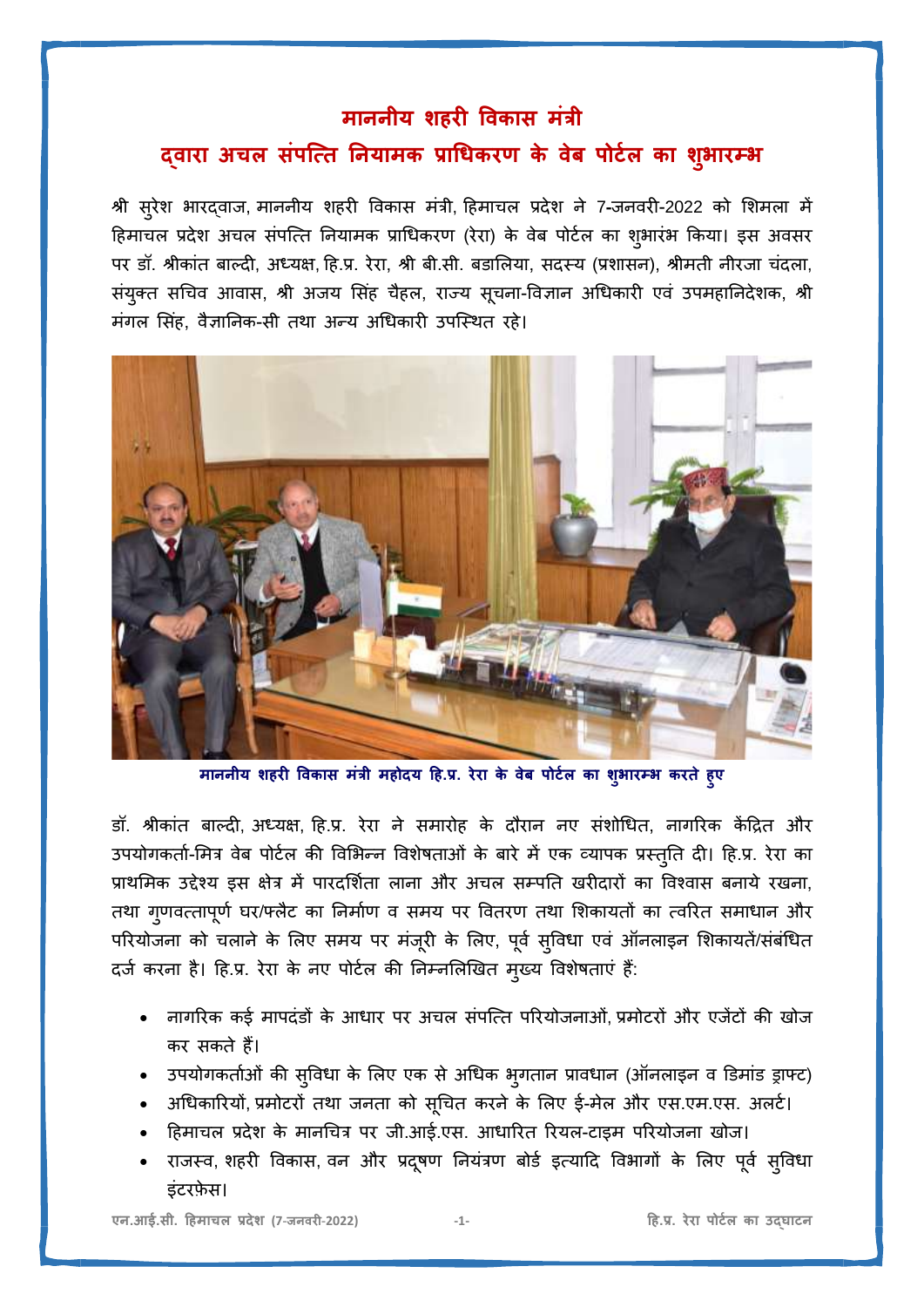- ऑनलाइन क्यू.पी.आर./ए.पी.आर. के माध्यम से सूची अद्यतन द्वारा घर खरीदारों को उपयुक्त प्लॉर्/फ्लैर् खोजने में मदद।
- लबं बि स्वीकृनियों में िेजी लाने के शलए ऑनलाइन शशकायि प्रबंिन प्रणाली।
- उपयोगकर्ता नियमावली एवं वीडियो ट्यूटोरियल के रूप में व्यापक सहायता सुविधाएँ।

नए पोर्टल का प्रारूप व विकास राष्ट्रीय सूचना-विज्ञान केंद्र, हिमाचल प्रदेश दवारा किया गया है, तथा इसे रेरा अध्यक्ष व सदस्यों, विभिन्न परामर्श एजेंसियों और मौजूदा उपयोगकर्ताओं से प्रतिक्रिया लेने के बाद तैयार किया गया है। मौजूदा उपयोगकर्ता इस नए पोर्टल पर लॉग-इन के लिए अपनी मौजूदा आईडी/पासवर्ड का प्रयोग कर सकेंगे। पोर्टल https://hprera.nic.in पर उपलब्ध है।



**माननीय शिरी ववकास मंत्री नए हि.प्र. रेरा पोर्टल की ववशेषिाओं को देखिे िुए**

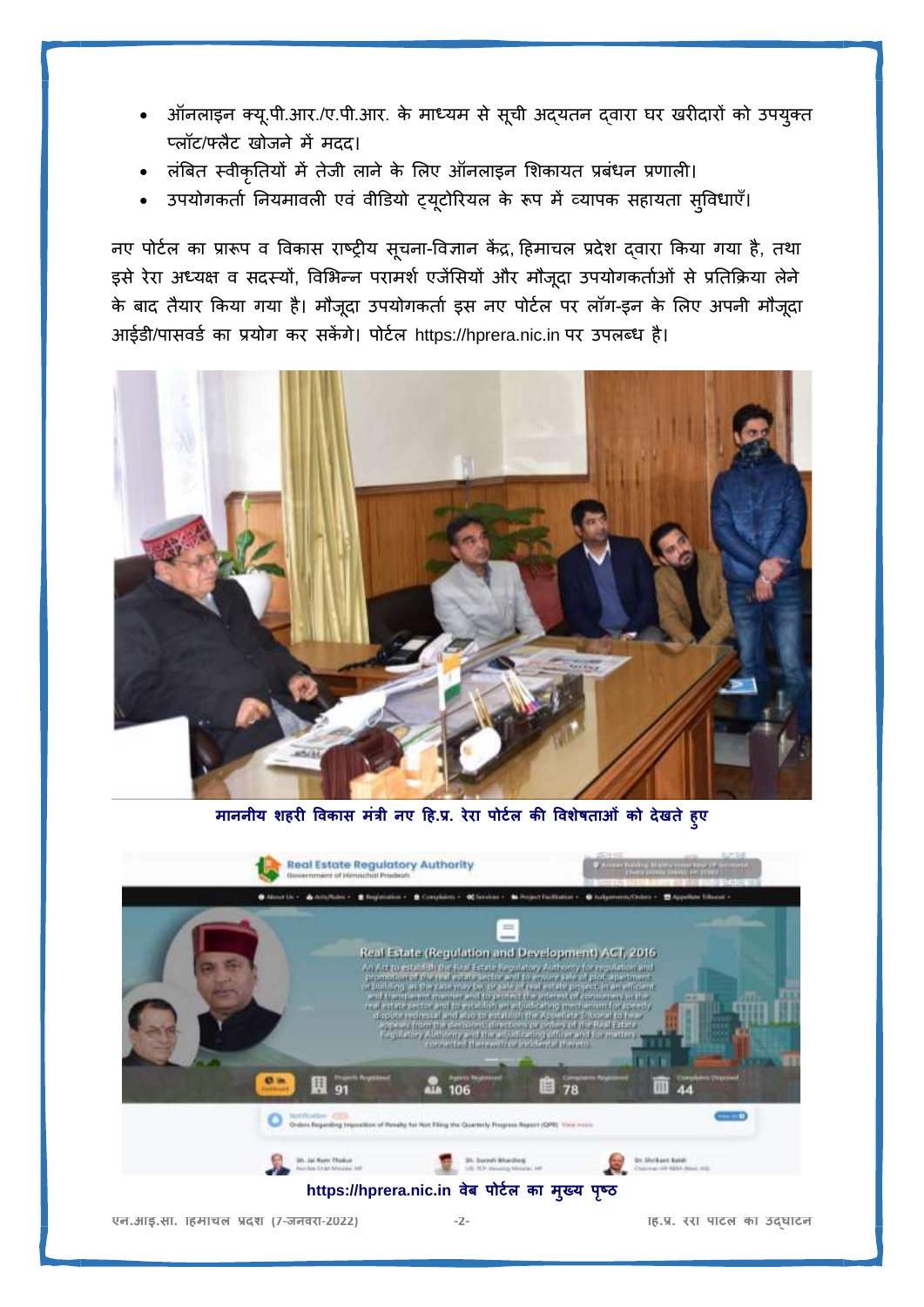## **Hon'ble Urban Development Minister, Himachal Pradesh Launches HPRERA Portal**

Sh. Suresh Bhardwaj, Hon'ble Urban Development Minister, Himachal Pradesh launched the web portal of Himachal Pradesh Real Estate Authority at Shimla on 7-January-2022. Dr. Shrikant Baldi, Chairperson, HP RERA, Sh. B.C. Badalia, Member (Administration), Smt. Neeraj Kumari Chandla, Joint Secretary Housing, Sh. Ajay Singh Chahal SIO and DDG NIC HP, Sh. Mangal Singh, Scientist-C and other officers were present on the occasion.



**Hon'ble Urban Development Minister launching the HP RERA Web Portal**

Dr. Shrikant Baldi, Chairperson, HP RERA gave a comprehensive presentation during the launch ceremony about various features of this comprehensive, revamped citizen centric and user-friendly web portal. The primary objective of HP-RERA is to bring transparency and generate trust and confidence of real estate buyers with Quality homes/ flats, timely delivery, quick resolution of complaints and pre-facilitation for timely approvals to run the project and filing online grievances/concerned. The main features of this new HP RERA portal are:

- Citizens can search real estate Projects, Promoters and Agents based on multiple parameters.
- Multiple payment mode (online and Demand Draft) for user convenience
- Email and SMS Alerts to notify authorities, promoters as well as public users
- GIS Based real time project search on Himachal Pradesh map
- Pre-facilitation interface with departments like Revenue, Urban Development, Forest and Pollution Control Board
- Inventory Updation through online QPR/APR can help home buyers to find appropriate plots/flats
- Online grievance management system to expedite pending approvals
- Comprehensive help features in the form of Video and User Manuals